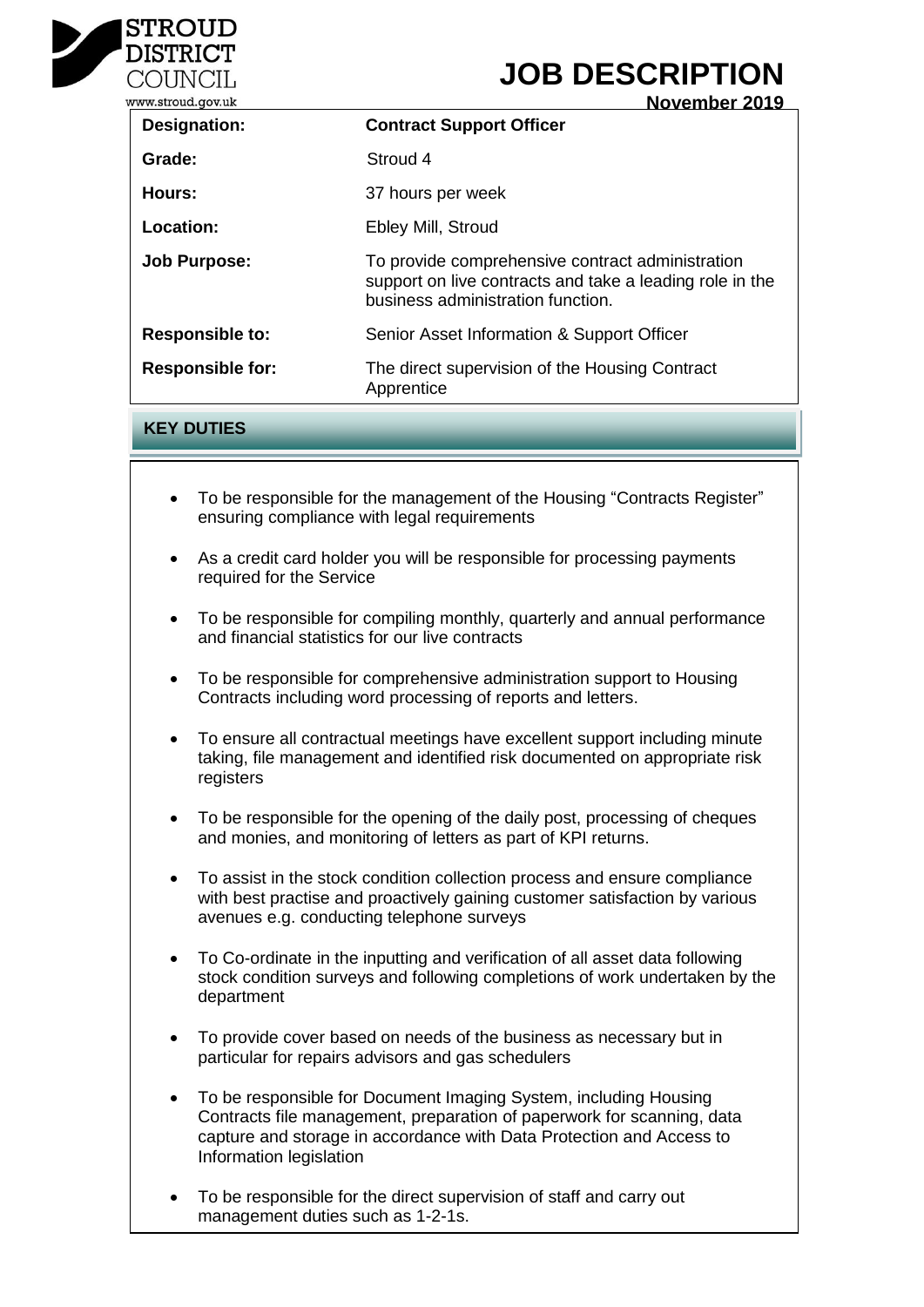

#### www.stroud.gov.uk

### **SKILLS AND KNOWLEDGE**

 Good level of general education with a minimum of 5 GCSEs including Maths and English or relevant experience.

**JOB DESCRIPTION**

**November 2019**

- Proactive, takes initiative and well organised
- Excellent written and verbal communication skills
- IT skills to include all Microsoft packages
- Co-ordinate collection and upload of stock condition data
- Experience of utilising Asset Management Databases
- High level of experience and ability using spreadsheets data bases (Access, MS Excel)
- Ability to manage extensive records and financial control systems to meet legal requirements
- Able to work with figures and present in a clear and concise format
- Experience of managing and developing staff
- Experience of working with the public.
- An understanding of contract management

## **COMPLEXITY AND CREATIVITY**

Work requires the exercise of creativity within the general framework of recognised procedures.

### **JUDGEMENT AND DECISIONS**

- Routine decisions on aspects of work with all other decisions being referred to potholder's line manger
- Examining various reports, invoices and records and highlighting to the post holders' line manager anything where further investigation may be required or a decision needs to be made.
- The ability to recognise areas for system and process improvements

# **CONTACTS**

- Members of the council.
- Members and staff of other local authorities'/housing providers'/partner agencies
- Suppliers, contractors and members of the public including Tenants and leaseholders
- Regular contact with Senior Management
- Contact required in respect of service delivery issues which may not be straightforward and that require the provision of advice and guidance and/or the initiation of action.